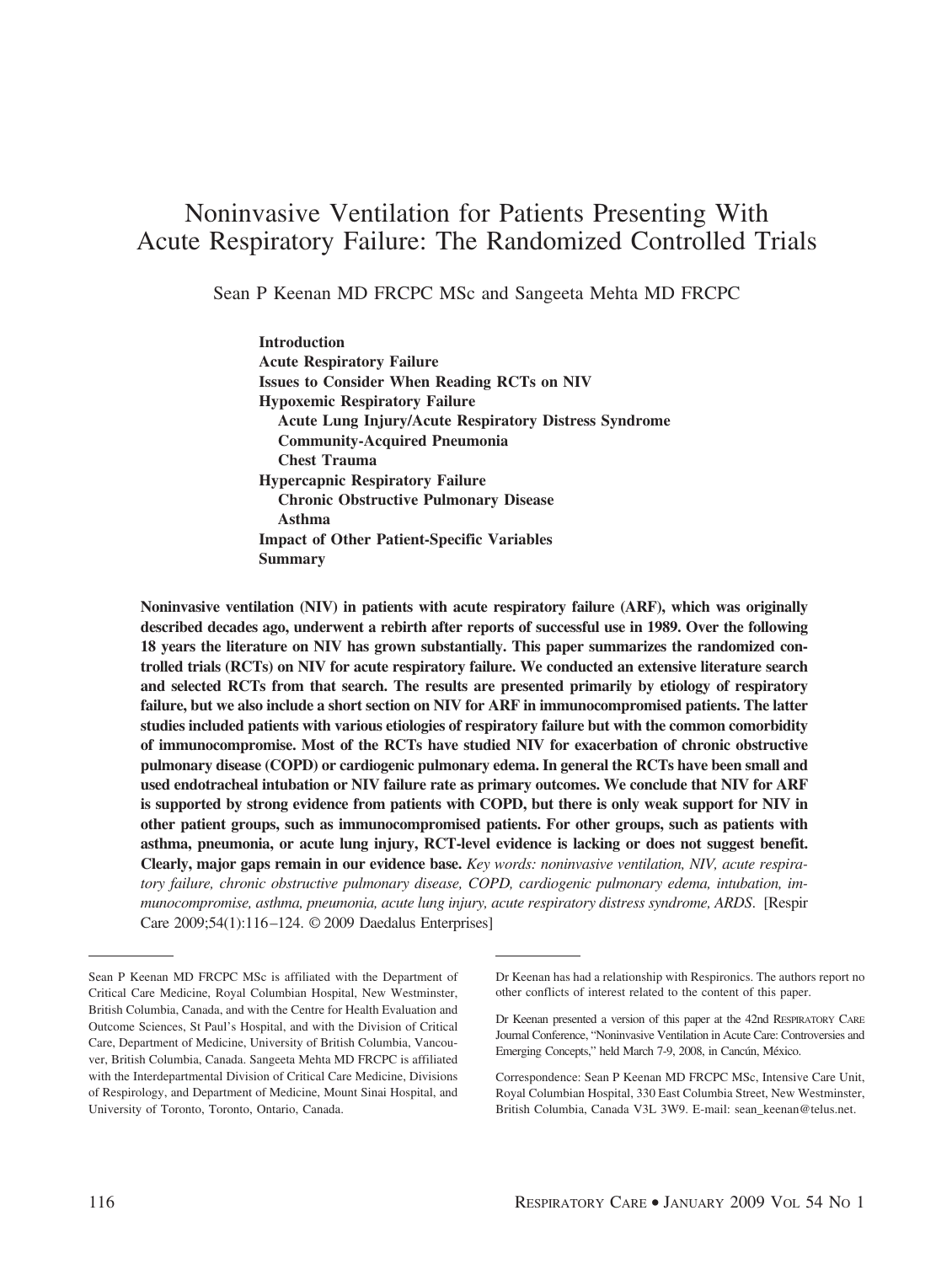# **Introduction**

Over the last 20 years we have seen the use of noninvasive ventilation (NIV) flourish in the treatment of acute respiratory failure (ARF). Meduri and colleagues were among the first to describe the modern-day use of mask ventilation to obviate endotracheal intubation.<sup>1,2</sup> The literature on NIV has evolved from case series to randomized controlled trials (RCTs). The RCTs have differed in patient populations, interventions applied, sample size, definition of treatment-failure, and options available for patients who failed their assigned treatment arm.

This paper summarizes the published evidence on NIV for ARF. We will briefly review etiologies of ARF; discuss general concerns with the literature and some points to consider when reading RCTs on NIV; review the available RCTs and group them by patient population; and then summarize the evidence and highlight NIV uses we believe have sufficient support, and uses that deserve further research. NIV for ARF in patients with acute cardiogenic pulmonary edema and after extubation is discussed in other papers in this conference.3,4

We searched PubMed with the terms "noninvasive ventilation," "non-invasive ventilation," "noninvasive positive-pressure ventilation," "non-invasive positivepressure ventilation," "nasal ventilation," "BiPAP," and "continuous positive airway pressure." We also scanned the bibliographies of selected papers and reviewed our personal files. We conduct ongoing literature searches on NIV in MEDLINE, EMBASE, and the Cochrane database. In this review we restrict our consideration to RCTs. Studies of other designs were considered for background only. We did not include trials that have only been published in abstract form.

### **Acute Respiratory Failure**

Though ARF can be defined in various ways, for the purposes of this review we will begin by dividing ARF into 2 groups (Fig. 1): hypoxemic, and hypercapnic, although individual patients may present with elements of both. Hypoxemic respiratory failure arises from a mismatch of ventilation and perfusion, most often as a result of fluid filling the alveoli. Hypercapnic respiratory failure arises when there is a decrease in the drive to breathe, a problem with the neuromuscular axis of breathing, or an increase in the work of breathing, usually due to airway obstruction. Table 1 summarizes the RCTs.

## **Issues to Consider When Reading RCTs on NIV**

On reviewing the published RCTs of NIV for ARF, we made several observations. First, the etiology of the ARF



Fig. 1. Etiologies of acute respiratory failure.  $CNS =$  central nervous system.  $COPD =$  chronic obstructive pulmonary disease.

strongly influences the likelihood of success, so we did not include trials that included patients with heterogeneous causes of ARF that did not report separate results for the different ARF etiologies.<sup>5-8</sup> We did include trials that enrolled heterogeneous patient groups that did report outcome by ARF etiology.9-11

Second, most trials were investigator-initiated, and the number of patients was small, particularly compared to the large multicenter trials with critically ill patients with sepsis or acute respiratory distress syndrome (ARDS). Reasonable sample size calculations are variably reported, leading to the potential for these trials to be underpowered, and it is only by systematically reviewing and summarizing all the literature for a specific patient group that we can get the best appreciation of the potential benefits of NIV in ARF.

Patient outcomes reported in trials usually focus on the need for endotracheal intubation, as NIV has overwhelmingly been studied as a means to avoid endotracheal intubation in the earlier stages of ARF. Other outcomes reported include mortality and success versus failure of NIV. Failure is generally defined by gas exchange and physiologic variables such as respiratory rate and level of consciousness. Though the failure/ success rates may appear to be consistent with the criteria for endotracheal intubation, patients who fail their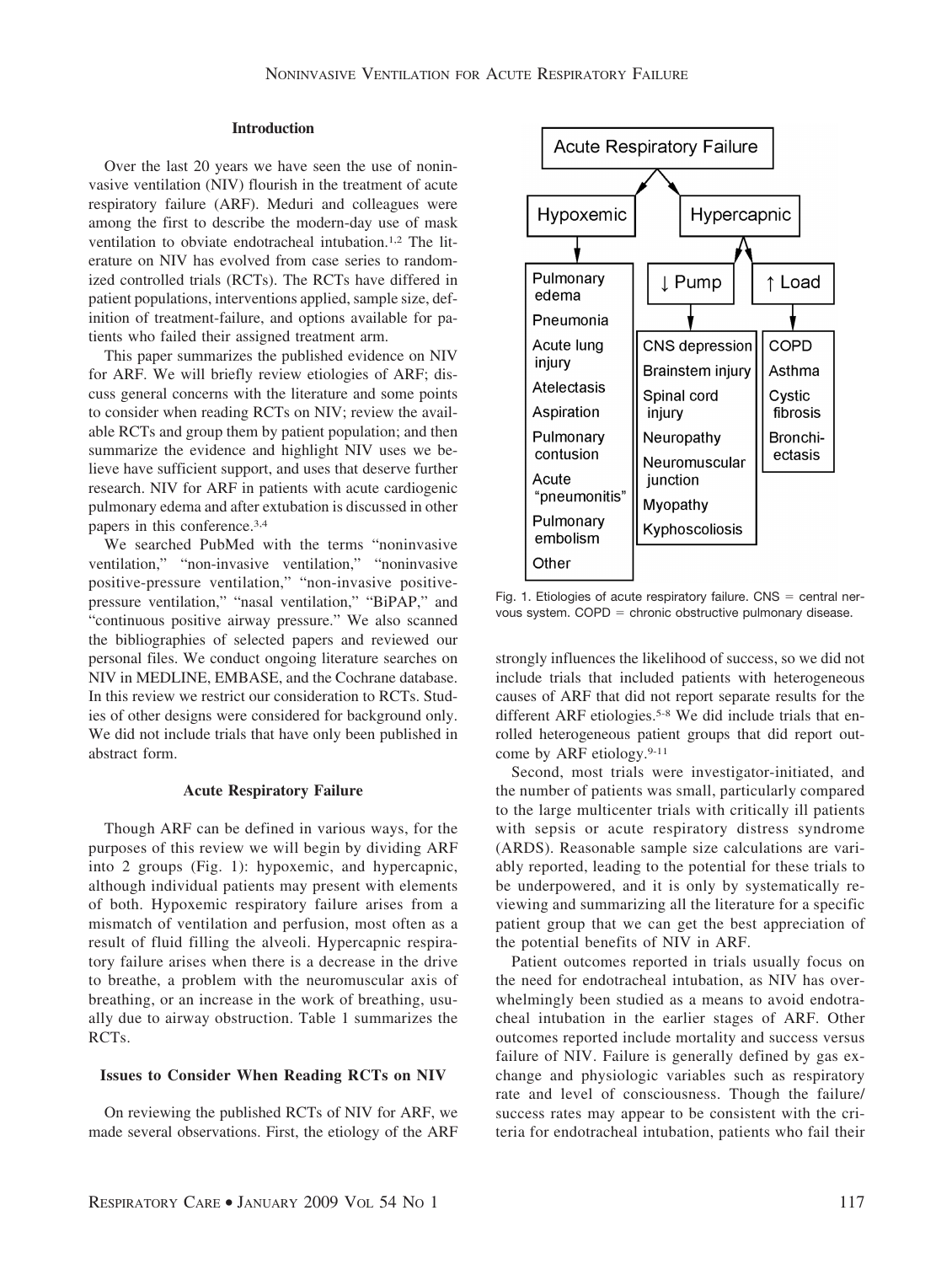|                                                                                                                                                                                                     | RCTs(n)                       |
|-----------------------------------------------------------------------------------------------------------------------------------------------------------------------------------------------------|-------------------------------|
| Hypoxemic Acute Respiratory Failure                                                                                                                                                                 |                               |
| Cardiopulmonary edema                                                                                                                                                                               | Not covered in this<br>review |
| <b>ALI/ARDS</b>                                                                                                                                                                                     | 3 NIV                         |
|                                                                                                                                                                                                     | 1 CPAP                        |
| Severe community-acquired or hospital-<br>acquired pneumonia                                                                                                                                        | 2 NIV                         |
| Chest trauma                                                                                                                                                                                        | 1 NIV                         |
|                                                                                                                                                                                                     | 1 CPAP                        |
| Atelectasis                                                                                                                                                                                         | $\Omega$                      |
| Acute on chronic respiratory disease<br>(eg, interstitial lung disease)                                                                                                                             | $\Omega$                      |
| Hypercapnic Acute Respiratory Failure                                                                                                                                                               |                               |
| Chronic obstructive pulmonary disease                                                                                                                                                               | <b>17 NIV</b>                 |
| Asthma                                                                                                                                                                                              | $2$ NIV                       |
| Neuromuscular                                                                                                                                                                                       | $\Omega$                      |
| Primary central nervous system                                                                                                                                                                      | $\Omega$                      |
| $RCT = randomized controlled trial$<br>$ALI = acute lung injury$<br>$ARDS = acute$ respiratory distress syndrome<br>$NIV = noninvasive ventilation$<br>$CPAP =$ continuous positive airway pressure |                               |

| Table 1. | Randomized Controlled Trials of Noninvasive Ventilation |
|----------|---------------------------------------------------------|
|          | for Acute Respiratory Failure, by Etiology              |

assigned treatment (NIV or standard treatment) are handled differently, both within and among studies. Patients who fail in their assigned treatment arm may be intubated, may cross over to NIV, or may continue with standard therapy alone. Trials that do not report specific success/failure criteria generally report endotracheal intubation criteria, so endotracheal intubation rate is the implicit success/failure rate for that study.

Interpreting intubation rates across studies or pooling these rates in meta-analyses must be done cautiously. Studies that allow crossover to NIV or include patients not to be intubated would report a lower rate of intubation in the control arm failure than those that only enroll patients that are to be intubated if they require ventilation. Mortality rate also depends on the whether the study includes donot-intubate patients, the patients' severity of illness, and whether patients who fail standard therapy are allowed to cross over to NIV.

In summary, though hospital mortality would generally be considered the most important outcome to the patient and success/failure rate the "softest" outcome, in some studies the success/failure rate may actually be a better indicator of the effectiveness of NIV. Reported outcomes must be interpreted in the context of the patients included and the study design, especially the permission to cross over.

## **Hypoxemic Respiratory Failure**

## **Acute Lung Injury/Acute Respiratory Distress Syndrome**

Table 2 summarizes the 4 RCTs with patients with acute lung injury (ALI) or acute respiratory distress syndrome (ARDS). One study was designed to determine the effectiveness of continuous positive airway pressure (CPAP) in patients with acute hypoxemic respiratory failure.12Though none of those patients were thought to present primarily with cardiogenic pulmonary edema, results were provided for subgroups with and without a cardiac history, and only data from the latter subgroup are included in Table 2. Delclaux and coworkers<sup>12</sup> found no benefit from CPAP in patients with or without a cardiac history, and they observed more adverse events, the most concerning of which was cardiac arrest  $(n=4)$  related to CPAP mask dislodgement or removal for endotracheal intubation. Based on the potential for harm identified in that study, we do not recommend CPAP for patients with ALI/ARDS. The harm is probably related to delay of endotracheal intubation, during which the underlying disease process progresses and reduces oxygen reserve.

No RCTs have been specifically designed to determine the effectiveness of NIV in patients with ALI/ARDS. Auriant and colleagues reported the use of NIV in a selected population of patients who developed post-lung-resection hypoxemic respiratory failure.13 NIV was highly effective in preventing endotracheal intubation, and this translated into a mortality benefit. Though it was a single-center study with a small number of patients, the impressive results suggest that NIV may benefit post-lung-resection patients in hypoxemic respiratory failure.

Two studies<sup>9,10</sup> that enrolled various types of patients included patients with ALI/ARDS and reported their results by subgroups. The number of patients in both studies was extremely small (7 and 15, respectively), and no signal suggested NIV effectiveness. Despite an interesting recent cohort study that suggested that NIV can be safe in selected patients with ALI/ARDS,<sup>14</sup> to date we lack properly powered RCT evidence, so we cannot currently recommend routine use of NIV for patients with ALI/ARDS.

## **Community-Acquired Pneumonia**

Immunocompetent patients with severe communityacquired pneumonia frequently require ventilatory support. Two RCTs have been published: one that included a subgroup of patients with severe community-acquired pneumonia and reported the results of that subgroup,10 and one that focused specifically on patients with severe community-acquired pneumonia.11 Confalonieri and associates enrolled patients with severe community-acquired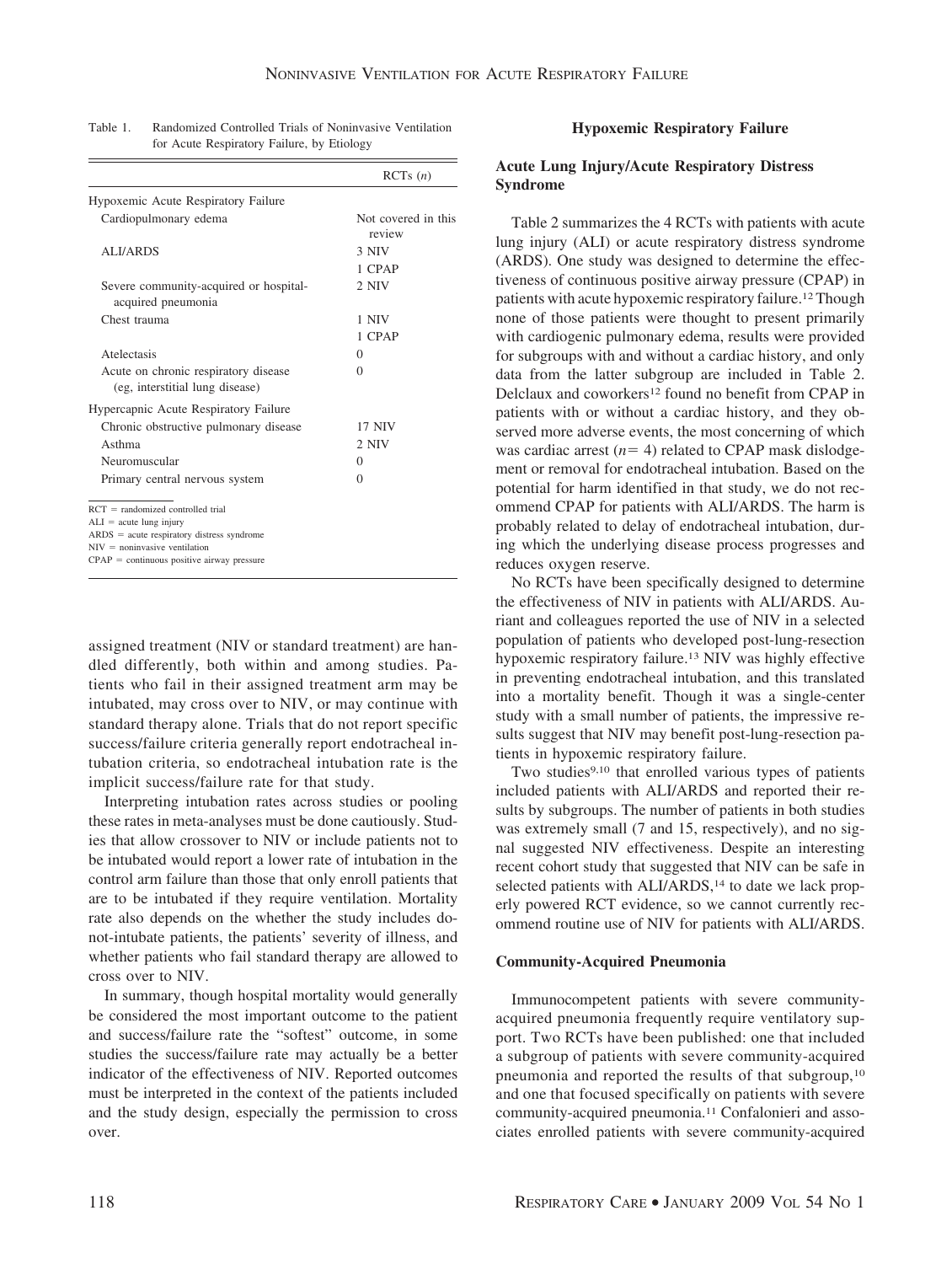| First Author<br>Year                           | Types of NIV,<br>Interface, Mode.<br>Ventilator                                    | Number of<br>CPAP or<br><b>NIV Patients</b> | Number<br>of Control<br>Patients | NIV Group<br>Intubation/<br>Failure Rate<br>$(\%)$ | Control Group<br>Intubation/<br><b>Failure Rate</b><br>$(\%)$ | P (NIV vs Control)<br>Intubation/<br>Failure Rate) | Other Outcomes                                                                        |
|------------------------------------------------|------------------------------------------------------------------------------------|---------------------------------------------|----------------------------------|----------------------------------------------------|---------------------------------------------------------------|----------------------------------------------------|---------------------------------------------------------------------------------------|
| Delclaux <sup>10</sup> 2000<br>(ARDS subgroup) | CPAP vs standard therapy<br>CPAP 7.5-10 cm H <sub>2</sub> O                        | 40                                          | 41                               | 15                                                 | 18                                                            | .18                                                | No difference in mortality, stay.<br>More adverse events in CPAP<br>group.            |
| Auriant <sup>11</sup> 2001                     | NIV vs standard therapy<br>Nasal mask, pressure<br>support, portable<br>ventilator | 24                                          | 24                               | 5                                                  | 12                                                            | .04                                                | Mortality, heart rate, respiratory<br>rate better with NIV.<br>No difference in stay. |
| Ferrer $82003$<br>(ARDS subgroup)              | NIV vs standard therapy<br>Face mask, pressure<br>support, portable<br>ventilator  | $\overline{7}$                              | 8                                | 6                                                  | 8                                                             | .47                                                | No difference in mortality or stay.                                                   |
| Antonelli <sup>7</sup> 2000<br>(ARDS subgroup) | NIV vs standard therapy<br>Face mask, pressure<br>support, ICU ventilator          | 5                                           | 2                                | $\overline{c}$                                     | $\overline{2}$                                                | .28                                                | No differences in mortality or stay.                                                  |

Table 2. Trials of NIV or CPAP in Patients With Acute Lung Injury/Acute Respiratory Distress Syndrome

 $ARDS = acute$  respiratory distress syndrome

 $ICU =$  intensive care unit

pneumonia and found significantly less need for intubation and shorter ICU stay.11 However, those effects were due entirely to the subset of patients with chronic obstructive pulmonary disease (COPD) and community-acquired pneumonia; there was no benefit in patients without underlying COPD (Fig. 2). Conversely, in a study by Ferrer and coworkers, in the subgroup of patients with severe community-acquired pneumonia and hypoxemic respiratory failure, NIV was associated with significantly lower intubation rate and ICU mortality.10

The small number of studies and patients, and the inconsistency of those studies' results preclude a recommendation for NIV in immunocompetent patients with severe community-acquired pneumonia.

## **Chest Trauma**

Patients with severe chest trauma, determined by the presence of multiple rib fractures and various degrees of pulmonary contusion, frequently require immediate endotracheal intubation and mechanical ventilation because of the severity of the thoracic injuries or the presence of associated injuries such as traumatic brain injury. A subset of patients with chest trauma who present with initially stable or milder derangements of gas exchange may be considered at high risk for respiratory deterioration because of their injuries. Though no RCTS have evaluated NIV for preventing endotracheal intubation in these patients, 2 trials compared NIV or CPAP as alternatives to endotracheal intubation and conventional mechanical ventilation.15,16

Bolliger and colleagues compared NIV with epidural analgesia to endotracheal intubation, conventional ventilation, and systemic analgesia. NIV had shorter ICU and hospital stay and fewer complications.15 More recently, Gunduz and associates compared CPAP to endotracheal intubation and conventional ventilation in patients with flail chest, all of whom received systemic rather than epidural analgesia.16 There was a trend toward shorter ICU stay and, most impressively, a lower hospital mortality. These studies suggest that patients with chest trauma who do not require immediate intubation should not be intu-



Fig. 2. Summary of the results of the subgroups in 2 studies<sup>10,11</sup> of patients with severe community-acquired pneumonia who did not have associated chronic obstructive pulmonary disease (COPD), treated with or without noninvasive ventilation (NIV).

 $CPAP =$  continuous positive airway pressure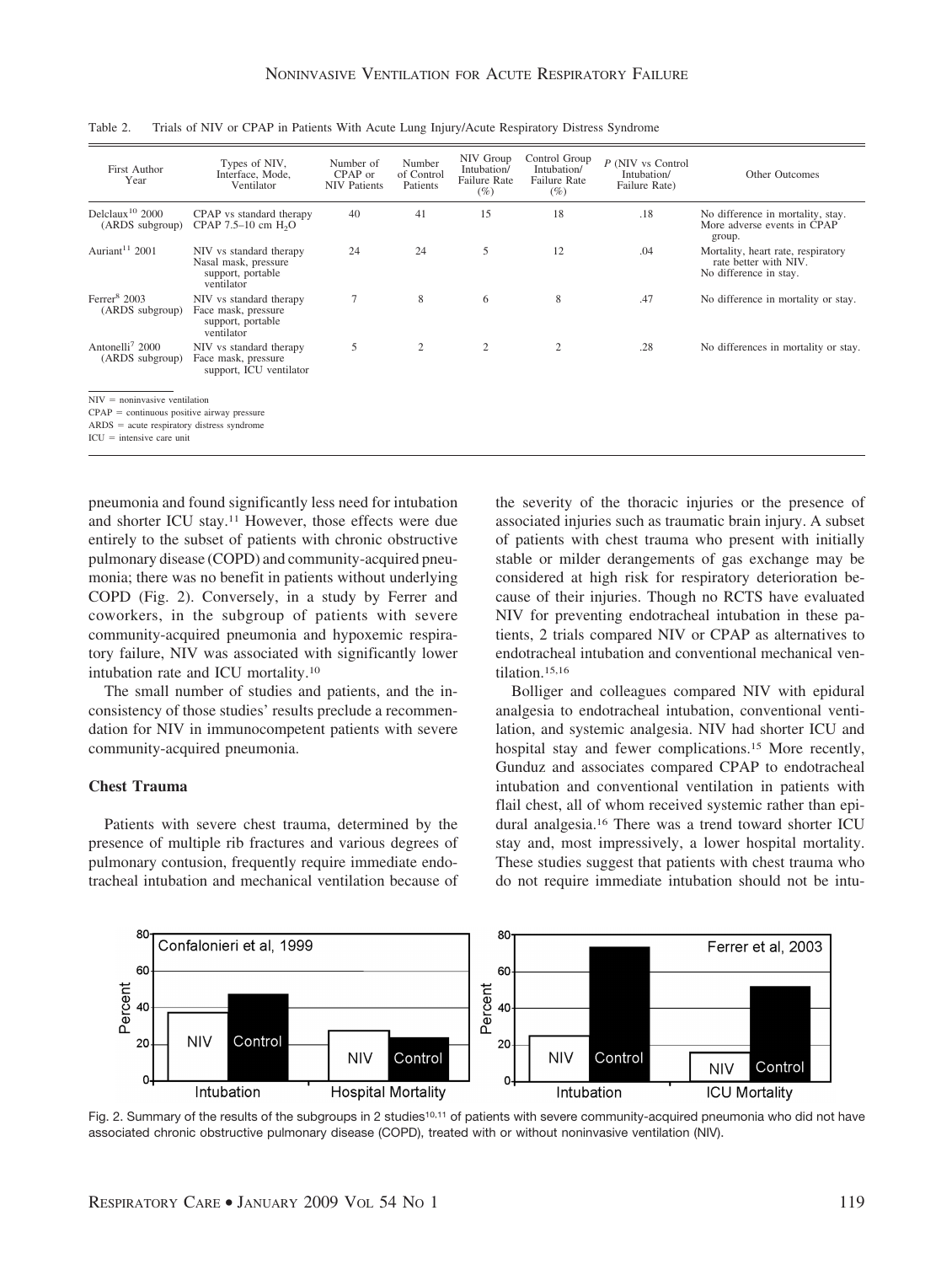Randomized Trials That Compared NIV to Standard Therapy in Patients With COPD Exacerbation Table 3. Randomized Trials That Compared NIV to Standard Therapy in Patients With COPD Exacerbation Table 3.

| Other Outcomes                                        | Mortality (3/30 vs 9/30), breathlessness, and<br>arterial blood gases all favored NIV | Mortality, encephalopathy score, arterial blood<br>gases, and duration of stay all favored NIV | Mortality, stay, costs similar. Oxygenation,<br>respiratory rate, and heart rate improved<br>faster in the NIV group. | Mortality not significantly different, but only<br>patient in control arm died. More rapid<br>increase in $P_{aO_2}$ with NIV. | No difference in mortality, stay, or arterial<br>blood gases. Milder-illness population<br>treated on the ward. | Mortality, stay, breathlessness, and arterial<br>blood gases all better in NIV group. | Mortality not different. Stay and arterial blood<br>gases favored NIV group. | 2-month mortality and ICU stay favored NIV<br>dno.18 | Mortality, arterial blood gases, and respiratory<br>rate favored NIV group. No difference in<br>stay. | Arterial blood gases favored NIV group. No<br>mortality or stay data. | Arterial blood gases, respiratory rate, heart rate,<br>and stay favored NIV group. No difference<br>in mortality. | Arterial blood gases, respiratory rate, heart rate,<br>and stay favored NIV. No difference in<br>mortality. | Arterial blood gases, respiratory rate, heart rate,<br>and stay favored NIV group. No difference<br>in mortality. | Arterial blood gases, respiratory rate, and heart<br>rate favored NIV group. No difference in<br>stay or mortality. | Trends towards faster reduction in dyspnea and<br>stay with NIV. No difference in mortality. | No difference in arterial blood gases, mortality<br>or stay. | No difference in arterial blood gases, mortality,<br>or stay. Less breathlessness at 1 h in NIV<br>group. |                                                                                                                                                                             |
|-------------------------------------------------------|---------------------------------------------------------------------------------------|------------------------------------------------------------------------------------------------|-----------------------------------------------------------------------------------------------------------------------|--------------------------------------------------------------------------------------------------------------------------------|-----------------------------------------------------------------------------------------------------------------|---------------------------------------------------------------------------------------|------------------------------------------------------------------------------|------------------------------------------------------|-------------------------------------------------------------------------------------------------------|-----------------------------------------------------------------------|-------------------------------------------------------------------------------------------------------------------|-------------------------------------------------------------------------------------------------------------|-------------------------------------------------------------------------------------------------------------------|---------------------------------------------------------------------------------------------------------------------|----------------------------------------------------------------------------------------------|--------------------------------------------------------------|-----------------------------------------------------------------------------------------------------------|-----------------------------------------------------------------------------------------------------------------------------------------------------------------------------|
| (NIV vs Control<br>Failure Rate)<br>Intubation        | $\Xi$                                                                                 | $< .001$                                                                                       | $\widetilde{\omega}$                                                                                                  | $\Xi$                                                                                                                          | SN                                                                                                              | .18                                                                                   | $< .05$                                                                      | $< .005$                                             | $\mathcal{S}$                                                                                         | 50<br>$\vee$                                                          | $< .05$                                                                                                           | SN                                                                                                          | SN                                                                                                                | SN                                                                                                                  | 42                                                                                           | .002                                                         | $\ddot{\circ}$                                                                                            |                                                                                                                                                                             |
| Intubation/<br>Failure<br>Control<br>Group<br>Rate    | £                                                                                     | $\overline{31}$                                                                                | $\infty$                                                                                                              | $\Xi$                                                                                                                          | $\circ$                                                                                                         | $\infty$                                                                              | $\circ$                                                                      | ∘                                                    | 32                                                                                                    | Ξ                                                                     | Γ                                                                                                                 | $\infty$                                                                                                    | $\sim$                                                                                                            |                                                                                                                     | 5                                                                                            | $\delta$                                                     | $\supseteq$                                                                                               |                                                                                                                                                                             |
| Intubation/<br>Failure<br>$\lim_{\text{GCD}}$<br>Rate | £                                                                                     | $\equiv$                                                                                       |                                                                                                                       | $\Xi$                                                                                                                          | $\circ$                                                                                                         | 3                                                                                     |                                                                              | 0                                                    | $\frac{8}{2}$                                                                                         | ┍                                                                     | $\mathcal{L}$                                                                                                     |                                                                                                             |                                                                                                                   | 0                                                                                                                   | $\sim$                                                                                       | $\infty$                                                     | 3                                                                                                         |                                                                                                                                                                             |
| Control Patients<br>Number of                         | $\overline{\mathrm{30}}$                                                              | $\ddot{c}$                                                                                     | $\overline{c}$                                                                                                        | ${}^{\circ}$                                                                                                                   | $\overline{a}$                                                                                                  | 29                                                                                    | 15                                                                           | $\equiv$                                             | 118                                                                                                   | 30                                                                    | $\overline{17}$                                                                                                   | $\overline{a}$                                                                                              | $\Omega$                                                                                                          | $\overline{15}$                                                                                                     | $^{29}$                                                                                      | 171                                                          | $\boldsymbol{30}$                                                                                         |                                                                                                                                                                             |
| Number of<br>NIV Patients                             | $\overline{30}$                                                                       | 43                                                                                             | $\equiv$                                                                                                              | $\circ$                                                                                                                        | $\overline{4}$                                                                                                  | 29                                                                                    | 15                                                                           | $\overline{c}$                                       | 118                                                                                                   | $30\,$                                                                | $\overline{17}$                                                                                                   | 20                                                                                                          | 20                                                                                                                | $\overline{4}$                                                                                                      | 25                                                                                           | 171                                                          | $30\,$                                                                                                    |                                                                                                                                                                             |
| NIV Interface,<br>Ventilator<br>Mode,                 | Nasal mask, volume-cycled, portable ventilator                                        | Face mask, pressure support, ICU ventilator                                                    | Nasal or face mask, pressure support, portable<br>ventilator                                                          | Nasal mask, pressure support, portable ventilator                                                                              | Nasal mask, pressure support, portable ventilator                                                               | Nasal or face mask, pressure support, portable<br>ventilator                          | Face mask, pressure support, ICU ventilator                                  | Face mask, pressure support, ICU ventilator          | Nasal or face mask, pressure support, portable<br>ventilator                                          | Face mask, pressure support, portable ventilator                      | lator<br>Face mask, pressure support, portable ventil                                                             | Nasal or face mask, pressure support, portable<br>ventilator                                                | Nasal mask, pressure support, portable ventilator                                                                 | Nasal or face mask, pressure support, portable<br>ventilator                                                        | Nasal or face mask, pressure support, portable<br>ventilator                                 | Face mask, pressure support, portable ventilator             | Face mask, pressure support, portable ventilator                                                          |                                                                                                                                                                             |
| First Author<br>Year                                  | Bott <sup>15</sup> 1993                                                               | Brochard <sup>16</sup> 1995                                                                    | Kramer <sup>17</sup> 1995                                                                                             | Angus <sup>18</sup> 1996                                                                                                       | Barbe <sup>19</sup> 1996                                                                                        | $\text{AvdeeV}^{20}$ 1998                                                             | Celikel <sup>21</sup> 1998                                                   | Confalonieri <sup>9</sup> 1999                       | Plan <sup>22</sup> 2000                                                                               | $Zhou^{24}$ 2001                                                      | Dickensoy <sup>24</sup> 2002                                                                                      | $\mbox{Castillo}^{25}$ 2003                                                                                 | Liao <sup>26</sup> 2004                                                                                           | Dhamija <sup>27</sup> 2005                                                                                          | Keenan <sup>28</sup> 2005                                                                    | $W \text{ang}^{29} 2005$                                     | $\rm{Mauska}^{30}$ 2006                                                                                   | COPD = chronic obstructive pulmonary disease<br>$NS = difference not significant$<br>$NIV = noninvasive$ ventilation<br>$ICU =$ intensive care unit<br>$ND = no data given$ |

## NONINVASIVE VENTILATION FOR ACUTE RESPIRATORY FAILURE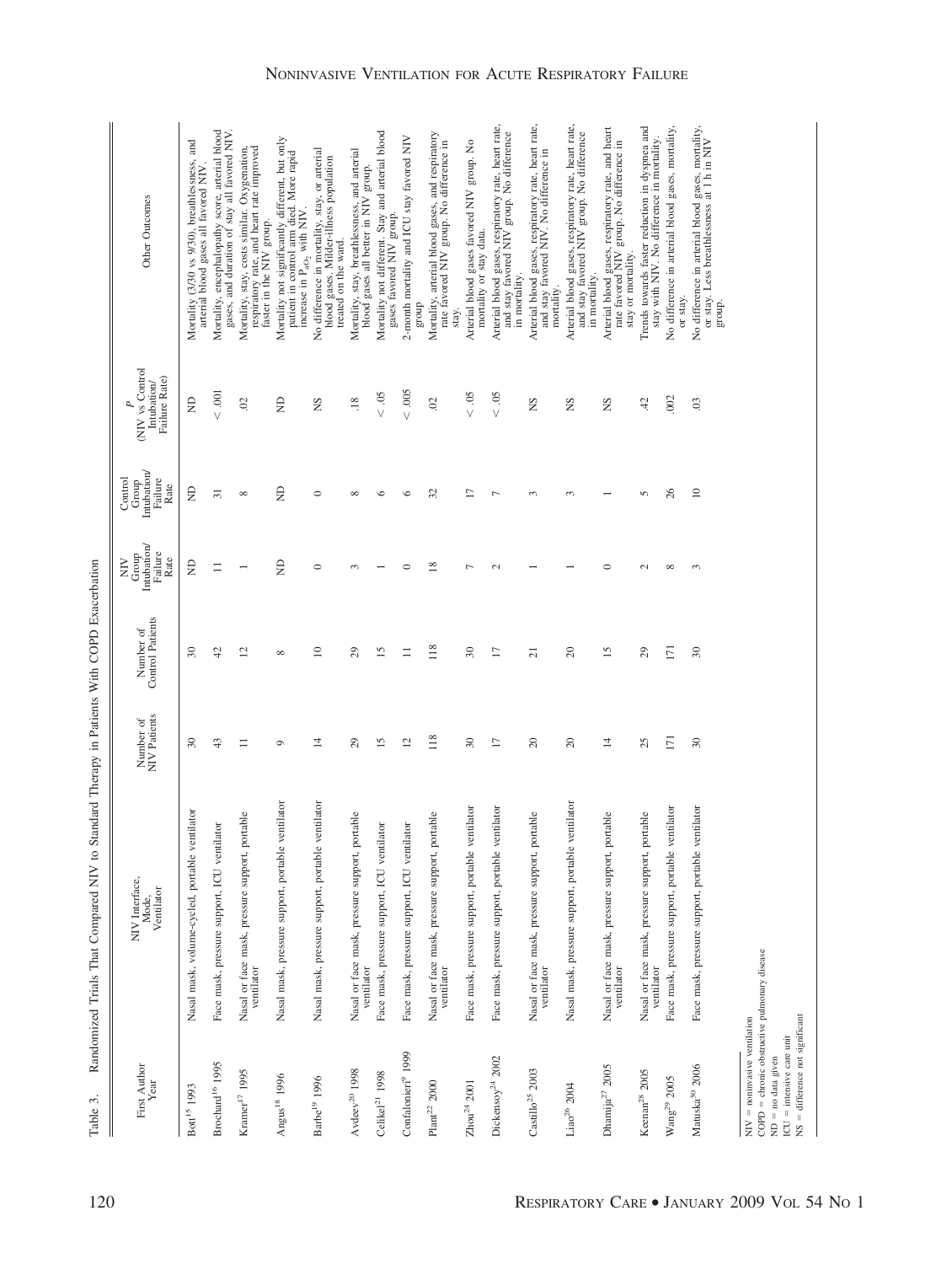

Fig. 3. Summary of the outcomes of 2 studies<sup>9,36</sup> of immunocompromised patients with acute respiratory failure treated with or without noninvasive ventilation (NIV).

bated prophylactically; NIV or CPAP appears to be a better alternative. However, these studies did not include control groups that received systemic or epidural analgesia alone. We also lack studies of the effectiveness of NIV as a rescue therapy in patients with chest trauma who develop delayed ARF.

## **Hypercapnic Respiratory Failure**

The hypercapnic ARF category includes patients with COPD, asthma, neuromuscular disease, and primary

central-nervous-system disorders. No RCTs have been published on NIV in patients with neuromuscular disease and primary central-nervous-system disorders (see Table 1).

#### **Chronic Obstructive Pulmonary Disease**

Excluding studies that have only been published in abstract form, 17 RCTs have compared NIV to standard therapy in patients with COPD exacerbations (Table 3).11,17-32 These trials represent international experience, were conducted in various settings (ICUs, emergency departments, and hospital wards), and included patients with a wide range of illness severity. Though only 9 of the 16 studies found a lower failure rate with NIV than with standard therapy,  $11,18,19,23-26,31,32$  and only 3 of the trials reported lower hospital mortality,<sup>18,22,24</sup> our systematic and critical review found some consistency in the findings. NIV appears to offer the greatest absolute reduction in failure rate, intubation rate, and hospital mortality in patients with more severe COPD exacerbations. There is also benefit for patients with milder COPD exacerbations, although the evidence is not as strong and is of a lesser degree (lower absolute risk difference). Overall, the evidence for benefit of NIV in patients with COPD exacerbations is strong, and we recommend that NIV be considered first-line therapy for patients who present with respiratory distress and respiratory acidosis. Future research on this topic should focus on optimizing the intervention, such as determining the best mode or interface for these patients. It is also important to note that all the trials excluded patients with the most severe COPD exacerbations (patients with decreased consciousness). Case series that described the use of NIV in patients with decreased consciousness suggest potential benefit<sup>33</sup> and an RCT in this setting for patients who decline intubation would be of interest.

# **Asthma**

Only 2 small trials have been conducted on NIV in patients with asthma. In a single-center trial with 30 patients, Soroksky and colleagues randomized patients who presented to their emergency department with asthma exacerbation to either NIV or sham NIV.34 The sham NIV was accomplished with a nasal mask but with holes cut in the tubing, and patients were encouraged to breathe through the mouth. Sorosky et al reported less need for hospital admission and more rapid improvement in  $FEV<sub>1</sub>$  in the patients treated with NIV. The second trial was stopped early because of a recognized marked bias in recruitment, which precluded study completion and validity.<sup>35</sup> The authors found only trends toward benefit from NIV in that setting. The evidence for NIV in patients with asthma remains weak.

#### **Impact of Other Patient-Specific Variables**

We believe that the etiology of the ARF is the most important variable that determines NIV effectiveness. However, other variables (eg, a do-not-intubate order) may contribute to the decision to use NIV or CPAP, regardless of the ARF etiology. There have been no RCTs of NIV in patients with do-not-intubate orders, and considerable ethical barriers may preclude such an RCT.

One patient-specific variable that has been studied is altered immune status. Two studies have evaluated NIV in immunocompromised patients with ARF (Fig. 3).9,36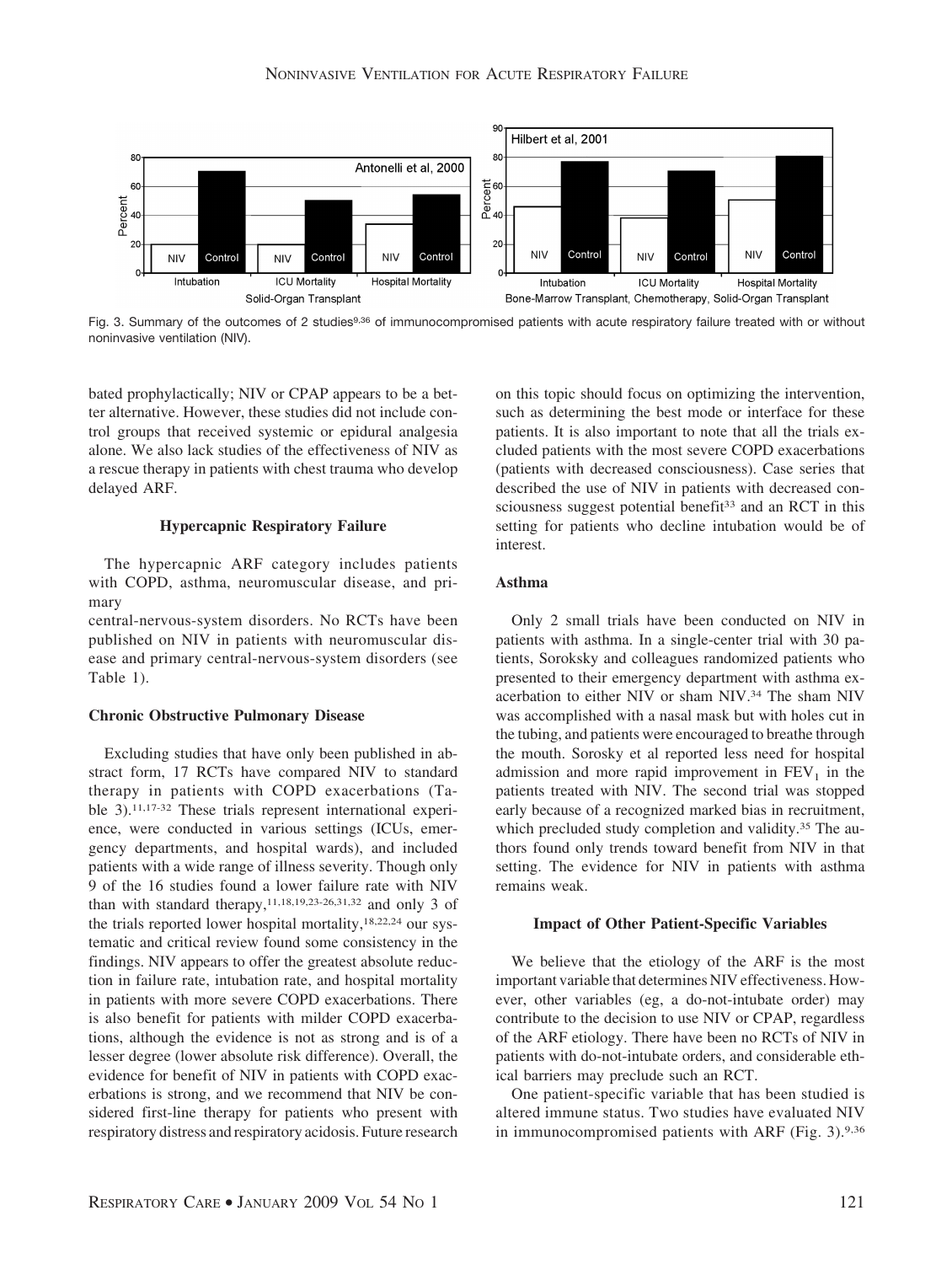| Patient Population                | Evidence             | <b>Intubation Benefit</b>                             | Mortality Benefit                                     | Possibility of<br>Harm |  |
|-----------------------------------|----------------------|-------------------------------------------------------|-------------------------------------------------------|------------------------|--|
| Hypoxemic Respiratory Failure     |                      |                                                       |                                                       |                        |  |
| Acute lung injury/ARDS            |                      |                                                       |                                                       |                        |  |
| CPAP                              | 1 RCT                | No                                                    | No                                                    | Possible*              |  |
| <b>NIV</b>                        | 3 RCTs<br>Small      | Possible benefit for post-<br>lung-resection patients | Possible benefit for post-<br>lung-resection patients | Unclear <sup>†</sup>   |  |
|                                   | subgroups            | Other patients: insufficient<br>evidence              | Other patients: insufficient<br>evidence              |                        |  |
| Community-acquired pneumonia      |                      |                                                       |                                                       |                        |  |
| <b>CPAP</b>                       | No RCTs              | Unclear                                               | Unclear                                               | Unclear                |  |
| <b>NIV</b>                        | 2 RCTs<br>subgroups  | Unclear: conflicting study<br>results                 | Unclear: conflicting study<br>results                 | Unclear                |  |
| Chest Trauma                      |                      |                                                       |                                                       |                        |  |
| <b>CPAP</b>                       | No RCTs <sup>#</sup> | Unclear                                               | Unclear                                               | Unclear                |  |
| <b>NIV</b>                        | No RCTs‡             | Unclear                                               | Unclear                                               | Unclear                |  |
| Hypercapnic Respiratory Failure   |                      |                                                       |                                                       |                        |  |
| <b>COPD</b>                       |                      |                                                       |                                                       |                        |  |
| <b>CPAP</b>                       | No RCTs              | Unclear                                               | Unclear                                               | Unclear                |  |
| <b>NIV</b>                        | 17 RCTs              | Yes                                                   | Yes                                                   | Minimal§               |  |
| Asthma                            |                      |                                                       |                                                       |                        |  |
| CPAP                              | No RCTs              | Unclear                                               | Unclear                                               | Unclear                |  |
| <b>NIV</b>                        | 2 RCTs               | Unclear                                               | Unclear                                               | Unclear                |  |
| <b>Immunocompromised Patients</b> |                      |                                                       |                                                       |                        |  |
| <b>CPAP</b>                       | No RCTs              | Unclear                                               | Unclear                                               | Unclear                |  |
| <b>NIV</b>                        | 2 RCTs               | Probable                                              | Probable                                              | Unclear                |  |

Table 4. Summary of Evidence on Noninvasive Ventilation for Acute Respiratory Failure

\* "Possible" implies some evidence in support.

† "Unclear" implies no evidence in support.

‡ The randomized controlled trials (RCTs) in patients with chest trauma (one study with continuous positive airway pressure CPAP, one with noninvasive ventilation NIV) were not designed to test either intervention as a means of preventing intubation compared to epidural analgesia alone. Both CPAP and NIV appear to be better than intubating all patients with chest trauma.

§ "Minimal" implies that the evidence does not suggest harm other than pressure ulcers.

"Probable" implies supporting evidence but small numbers of trials and patients.

 $COPD =$  chronic obstructive pulmonary disease

In both studies the patients had heterogeneous etiologies of ARF, including cardiogenic pulmonary edema, pneumonia, and ARDS. In patients who had undergone solid-organ transplants and developed ARF, Antonelli and coworkers found a lower intubation rate and a strong trend toward lower ICU mortality.9 Hilbert and colleagues found significantly less endotracheal intubation, ICU mortality, and hospital mortality in immunocompromised patients with ARF and bilateral pulmonary infiltrates who were treated with NIV.36 Immunocompromised patients who undergo endotracheal intubation and mechanical ventilation tend to have very poor outcomes.37 Though more recent studies suggest that the prognosis of intubated patients may not be as dismal, 38-40 we still recommend that NIV be considered for immunocompromised patients developing ARF. Clearly, the ARF etiology also impacts outcome, and these patients require close monitoring and early intervention if they deteriorate.

## **Summary**

Over the past decade there have been numerous RCTs on NIV, and, to a lesser extent CPAP, for ARF. However, we still have large gaps in our knowledge. A tally of the RCTs discussed in this paper and in the forthcoming paper from this conference on NIV in patients with acute cardiogenic pulmonary edema3 reveals that more than 80% of the trials were conducted in patients with COPD or pulmonary edema. With the exception of a few trials, most of the studies were small and many did not include power calculations. Though we can confidently recommend NIV for COPD exacerbation, recommendations on NIV for other ARF etiologies are necessarily weaker. Immunocompro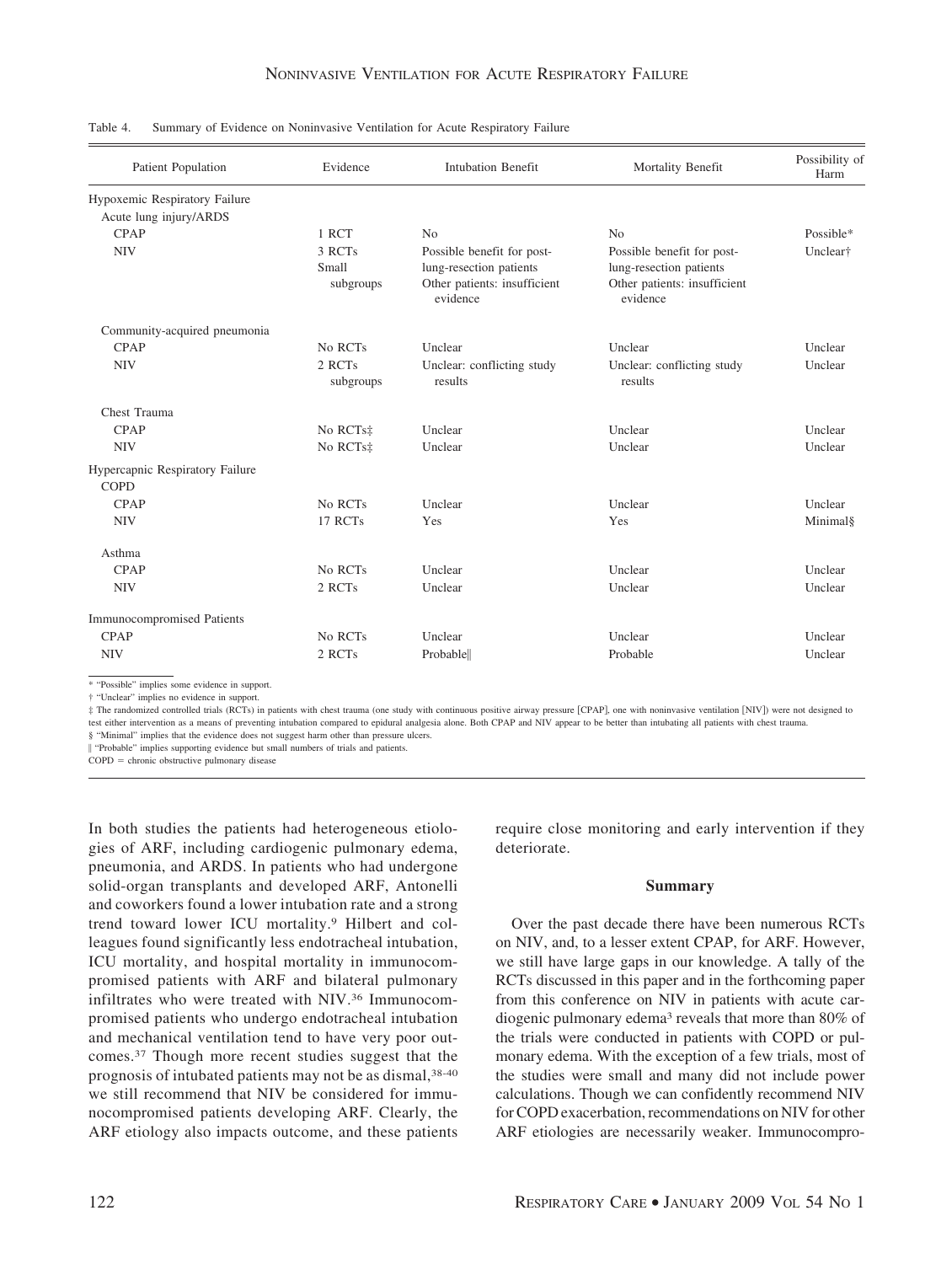mised patients should be considered for a trial of NIV, but there are not enough data to recommend NIV for patients with ALI/ARDS, severe community-acquired pneumonia, asthma, or chest trauma (Table 4).

We need larger RCTs, powered to detect clinically important differences in important outcomes, and to enroll patients with specific ARF etiologies. The necessary sample size will depend on the patient group studied, because it depends on both the baseline rate of the primary outcome and what is considered a clinically important difference in that outcome. We believe there is a pressing need to study the role of NIV in patients with asthma, community-acquired and hospital-acquired pneumonia, and ALI/ ARDS.

#### **REFERENCES**

- 1. Meduri GU, Conoscenti CC, Menashe P, Nair S. Noninvasive face mask ventilation in patients with acute respiratory ventilation. Chest 1989;95(4):865-870.
- 2. Meduri GU, Abou-Shala N, Fox RC, Jones CB, Leeper KV, Wunderink RG. Noninvasive face mask mechanical ventilation in patients with acute hypercapnic respiratory failure. Chest 1991;100(2):445- 454.
- 3. Mehta S, Al-Hashim AK, Keenan SP. Noninvasive positive pressure ventilation in patients with acute cardiogenic pulmonary edema. Respir Care 2009 (in press).
- 4. Epstein SK. Noninvasive ventilation to shorten the duration of mechanical ventilation. Respir Care 2009;54(2):(in press).
- 5. Martin TJ, Hovis JD, Costantino JP, Bierman MI, Donahoe MP, Rogers RM, et al. A randomized, prospective evaluation of noninvasive ventilation for acute respiratory failure. Am J Respir Crit Care 2000;161(3 Pt 1):807-813.
- 6. Wysocki M, Tric L, Wolff MA, Gertner H, Millet H, Herman B. Noninvasive pressure support ventilation in patients with acute respiratory failure. Chest 1993;103(3):907-913.
- 7. Thys F, Roeseler J, Reynaert M, Liistro G, Rodenstein DO. Noninvasive ventilation for acute respiratory failure: a prospective randomized placebo-controlled trial. Eur Respir J 2002;20(3):545- 555.
- 8. Wood KA, Lewis L, Von Harz B, Kollef MH. The use of noninvasive positive pressure ventilation in the emergency department: results of a randomized clinical trial. Chest 1998;113(5):1339-1346.
- 9. Antonelli M, Conti G, Bufi M, Costa MG, Lappa A, Rocco M, et al. Noninvasive ventilation for treatment of acute respiratory failure in patients undergoing solid organ transplantation: a randomized trial. JAMA 2000;283(2):235-241.
- 10. Ferrer M, Esquinas A, Leon M, Gonzalez G, Alarcon A, Torres A. Noninvasive ventilation in severe acute hypoxemic respiratory failure: a randomized clinical trial. Am J Respir Crit Care Med 2003; 168(12):1438-1444.
- 11. Confalonieri M, Potena A, Carbone G, Porta RD, Tolley EA, Meduri GU. Acute respiratory failure in patients with severe communityacquired pneumonia. A prospective randomized evaluation of noninvasive ventilation. Am J Respir Crit Care Med 1999;160(5 Pt 1):1585-1591.
- 12. Delclaux C, L'Her E, Alberti C, Mancebo J, Abroug F, Conti G, et al. Treatment of acute hypoxemic nonhypercapnic respiratory insufficiency with continuous positive airway pressure delivered by a face mask: a randomized controlled trial. JAMA 2000; 284(18):2352-2360.
- 13. Auriant I, Jallot A, Herve P, Cerrina J, Ladurie FLR, Fournier JL, et al. Noninvasive ventilation reduces mortality in acute respiratory failure following lung resection. Am J Respir Crit Care Med 2001; 164(7):1231-1235.
- 14. Antonelli M, Conti G, Esquinas A, Montini L, Maggiore SM, Bello G, et al. A multiple-center survey of the use in clinical practice of noninvasive ventilation as a first-line intervention for acute respiratory distress syndrome. Crit Care Med 2007;35(1):18-25.
- 15. Bolliger CT, Van Eeden SF. Treatment of multiple rib fractures. Randomized controlled trial comparing ventilatory with nonventilatory management. Chest 1990;97(4):943-948.
- 16. Gunduz M, Unlugenc H, Ozalevii M, Inanoglu K, Akman H. A comparative study of continuous positive airway pressure (CPAP) and intermittent positive pressure ventilation (IPPV) in patients with flail chest. Emerg Med J 2005;22(5):325-329.
- 17. Bott J, Carroll MP, Conway JH, Keilty SE, Ward EM, Brown AM, et al. Randomised controlled trial of nasal ventilation in acute ventilatory failure due to chronic obstructive airways disease. Lancet 1993;341(8860):1555-1557.
- 18. Brochard L, Mancebo J, Wysocki M, Lofaso F, Conti G, Rauss A, et al. Noninvasive ventilation for acute exacerbations of chronic obstructive pulmonary disease. N Engl J Med 1995;333(13):817-822.
- 19. Kramer N, Meyer TJ, Meharg J, Cece RD, Hill NS. Randomized, prospective trial of noninvasive positive pressure ventilation in acute respiratory failure. Am J Respir Crit Care Med 1995;151(6):1799-1806.
- 20. Angus RM, Ahmed MM, Fenwick LJ, Peacock AJ. Comparison of the acute effects on gas exchange of nasal ventilation and doxapram in exacerbations of chroninc obstructive pulmonary disease. Thorax 1996;51(10):1048-1050.
- 21. Barbé F, Togores B, Rubí M, Pons S, Maimó A, Agustí AG. Noninvasive ventilatory support does not facilitate recovery from acute respiratory failure in chronic obstructive pulmonary disease. Eur Respir J 1996;9(6):1240-1245.
- 22. Avdeev SN, Tret'iakov AV, Grigor'iants RA, Kutsenko MA, Chuchalin AG. [Study of the use of noninvasive ventilation of the lungs in acute respiratory insufficiency due to exacerbation of chronic obstructive pulmonary disease.] Anesteziol Reanimatol 1998;(3):45- 51. *Article in Russian.*
- 23. Celikel T, Sungur M, Ceyhan B, Karakurt S. Comparison of noninvasive positive pressure ventilation with standard medical therapy in hypercapnic acute respiratory failure. Chest 1998; 114(6):1636-1642.
- 24. Plant PK, Owen JL, Elliott MW. Early use of non-invasive ventilation for acute exacerbations of chronic obstructive pulmonary disease on general respiratory wards: a multicentre randomized controlled trial. Lancet 2000;355(9219):1931-1935.
- 25. Zhou R, Chen P, Luo H, Xiang X. [Effects of noninvasive positive pressure ventilation on gas exchange and patients' transformation in chronic obstructive pulmonary disease and respiratory failure.] Hunan Yi Ke Da Xue Xue Bao 2001;26(3):261-262. *Article in Chinese.*
- 26. Dikensoy O, Ikidag B, Feliz A, Bayram N. Comparison of noninvasive ventilation and Standard medical therapy in acute hypercapnic respiratory failure: a randomized controlled study at a tertiary health centre in SE Turkey. Int J Clin Pract 2002;56(2):85-88.
- 27. del Castillo D, Barrot E, Laserna E, Otero R, Cayuela A, Castillo Gómez J. [Noninvasive positive pressure ventilation for acute respiratory failure in chronic obstructive pulmonary disease in a general respiratory ward.] Med Clin (Barc) 2003;120(17):647-651. *Article in Spanish.*
- 28. Liao X, Li Q, Lin K, et al. Noninvasive positive pressure ventilation for early treatment of respiratory failure due to exacerbation of chronic obstructive pulmonary disease: a random controlled trial. Acta Academiae Medicinae Militaris Tertiae 2004;26:739-741.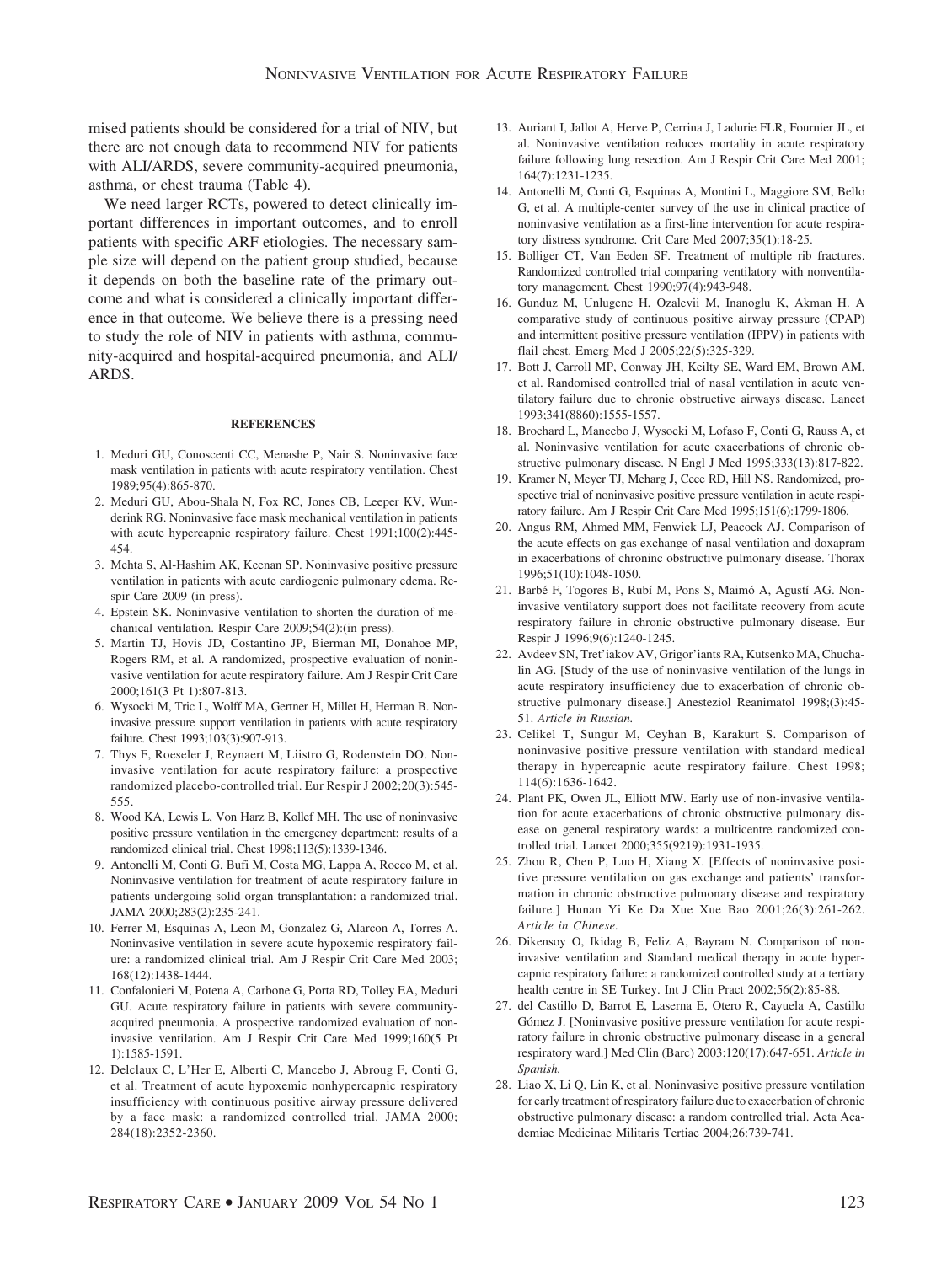- 29. Dhamija A, Tyagi P, Caroli R, Ur Rahman M, Vijayan VK. Noninvasive ventilation in mild to moderate cases of respiratory failure due to acute exacerbation of chronic obstructive pulmonary disease. Saudi Med J 2005;26(5):887-890.
- 30. Keenan SP, Powers CE, McCormack DG. Noninvasive positivepressure ventilation in patients with milder chronic obstructive pulmonary disease exacerbations: a randomized controlled trial. Respir Care 2005;50(5):610-616.
- 31. Collaborative Research Group of Noninvasive Mechanical Ventilation for Chronic Obstructive Pulmonary Disease. Early use of noninvasive positive pressure ventilation for acute exacerbations of chronic obstructive pulmonary disease: a multicentre randomized controlled trial. Chin Med J (Engl) 2005;118(24):2034-2040.
- 32. Matuska P, Pilarová O, Merta Z, Skricková J. [Non-invasive support in patients with acute exacerbation of chronic obstructive pulmonary disease.] Vnitr Lek 2006;52(3):241-248. *Article in Czech.*
- 33. Díaz GG, Alcaraz AC, Talavera JC, Pérez PJ, Rodriguez AE, Cordorba FG, Hill NS. Noninvasive positive-pressure ventilation to treat hypercapic coma secondary to respiratory failure. Chest 2005;127(3): 952-960.
- 34. Soroksky A, Stav D, Shpirer I. A pilot prospective, randomized, placebo-controlled trial of bilevel positive airway pressure in acute asthmatic attack. Chest 2003;123(4):1018-1025.
- 35. Holley MT, Morrissey TK, Seaberg DC, Afessa B, Wears RL. Ethical dilemmas in a randomized trial of asthma treatment: can Bayesian statistical anlyasis explain the results? Acad Emerg Med 2001; 8(12):1128-1135.
- 36. Hilbert G, Gruson D, Vargas F, Valentino R, Gbikpi-Benissan G, Dupon M, et al. Noninvasive ventilation in immunosuppressed patients with pulmonary infiltrates, fever, and acute respiratory failure. N Engl J Med 2001;344(7):481-487.
- 37. Kress JP, Christiansen J, Pohlman AS, Linkin DR, Hall JB. Outcomes of critically ill cancer patients in a university hospital setting. Am J Respir Crit Care Med 1999;160(6):1957-1961.
- 38. Depuydt PO, Benoit DD, Vandewoude KH, Decruyenaere JM, Colardyn FA. Outcome in noninvasively and invasively ventilated hematologic patients with acute respiratory failure. Chest 2004;126(4): 1299-1306.
- 39. Azoulay E, Thiéry G, Chevret S, Moreau D, Darmon M, Bergeron A, et al. The prognosis of acute respiratory failure in critically ill cancer patients. Medicine (Baltimore) 2004;83(6):360-370.
- 40. Adda M, Coquet I, Darmon M, Thiéry G, Schlemmer B, Azoulay E. Predictors of noninvasive ventilation failure in patients with hematologic malignancy and acute respiratory failure. Crit Care Med 2008; 36(10):2766-2772.

### **Discussion**

**Mehta:** The results from the trials have been so heterogeneous. I would challenge you on one thing, and that is whether intubation is an objective outcome. I think it's not an objective outcome, because it is most often based on a very subjective assessment. As you said, some people who need intubation don't get intubated, and some people who don't need intubation do get intubated, because of the intubation criteria. I think that's one of the biggest problems with all of the NIV trials.

**Keenan:** By a "hard" outcome I meant one that can be clearly defined. I agree that there can be a bias in intubation rates, and I sometimes wonder whether patients who met intubation criteria and were intubated actually required it. I think the studies that have compared standard invasive ventilation to NIV also raise questions as to whether everybody had to get intubated.

**Hill:** Evidence-based medicine purists gag when they see these data. After the international consensus conference in 2000 a well-known clinical trialist on the jury said to me, "I can't believe you people are presenting this as evidence: the numbers are so small!" The cardiologists turn up their noses because they're used to trials that enroll thousands. Also, the issue of blinding has always been a big bugaboo in NIV trials, because with use of a sham, it's usually obvious which group a patient is in. And, depending on how you set it up, the sham might actually make breathing worse than no mask at all and contribute to worse outcomes.

You also alluded to the problem of "cherry-picking," when patients are enrolled (or not) into trials, which drives us all crazy. It's been a major problem. That was a big problem, I think, in Esteban's post-extubation trial.1 With an enrollment consisting of only 10% COPD patients, investigators were clearly choosing not to enroll COPD patients in the trial because they didn't want to subject them to the possibility of invasive mechanical ventilation. I don't think there's any way of getting around these problems. This illustrates some of the major limitations of evidence-based medicine. I think we do the best we can, but we all have to acknowledge that, according to the standards of evidence-based medicine purists, our trials are far from ideal.

1. Esteban A, Frutos-Vivar F, Ferguson ND, Arabi Y, Apezteguía C, González M, et al. Noninvasive positive-pressure ventilation for respiratory failure after extubation. N Engl J Med 2004;350(24):2452-2460.

**Keenan:** I'm glad you brought up cherry-picking, because in our study we looked for it. We had some flak from people who said "You had all these people outside your study," but I don't think that was unique to our study. Where our study differed was that we actually looked for and documented NIV use outside the study.

**Kallet:** I just read a paper on NIV for patients with ARDS, and I was struck by the mortality of the NIV group.1 The patients had a SAPS II [Simplified Acute Physiology Score II] of about 35, but they had mortality of about 50%. I think patients with SAPS II scores of 35 have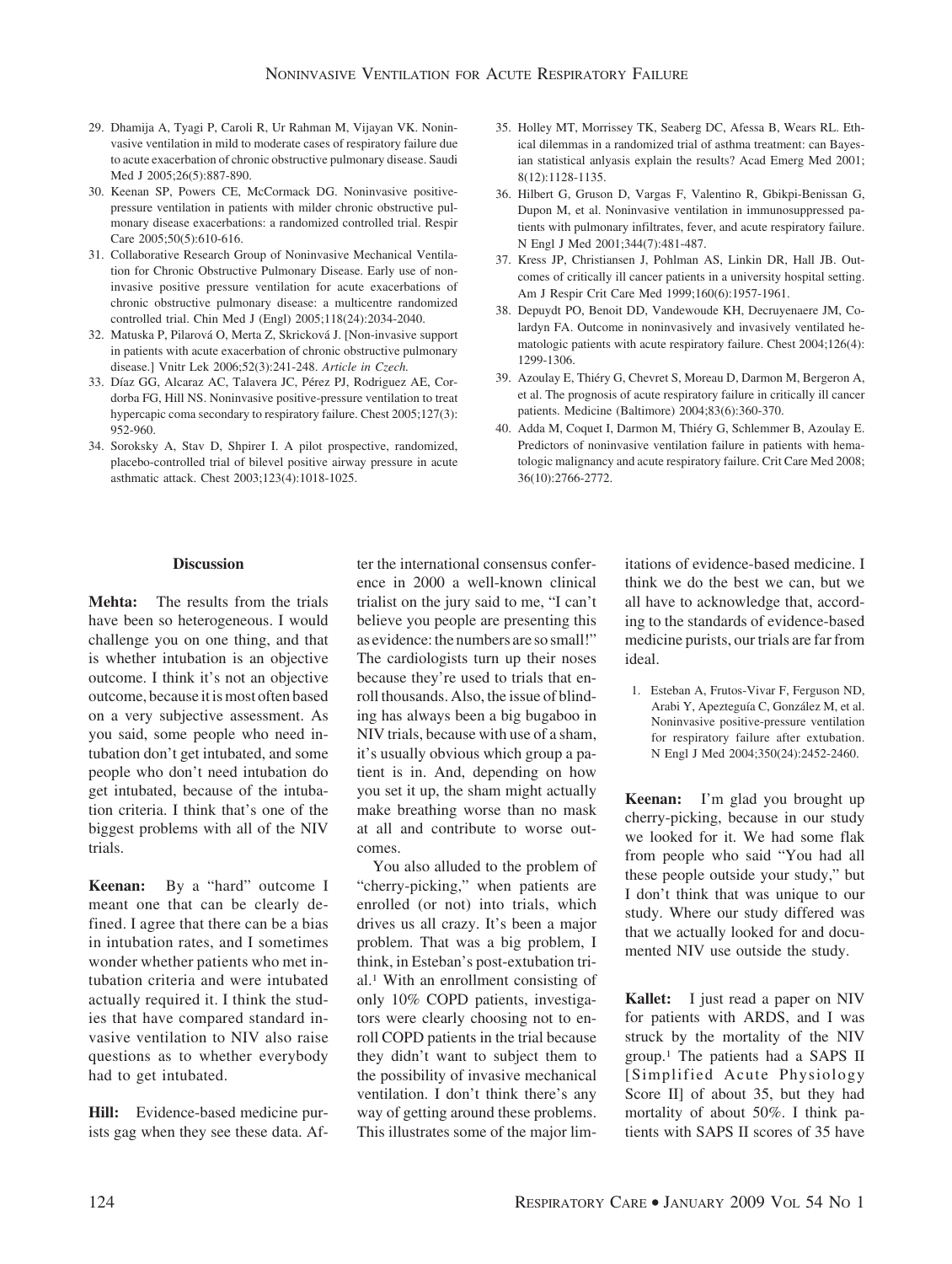a predicted mortality below 20%. With these patients with ARDS, they kept them on NIV from 8 to 24 hours before intubating. It seemed like it was more than one study that found that, which is very concerning.

1. Antonelli M, Conti G, Esquinas A, Montini L, Maggiore SM, Bello G, et al. A multiple-center survey on the use in clinical practice of noninvasive ventilation as a first-line intervention for acute respiratory distress syndrome. Crit Care Med 2007;35(1):18-25.

**Keenan:** There have been unrandomized studies that looked at patient variables that suggested bad outcomes with NIV. They included patients in shock. I think Antonelli's study<sup>1</sup> of NIV in hypoxemic respiratory failure had a very good approach to selecting patients; they excluded patients in shock or with 2-organ failure, I believe. That study found that people who did okay with NIV had a low mortality rate, but those who failed NIV had a higher mortality rate. What that study design does, in effect, is to take a large group and separate them according to whether they can tolerate NIV. It remains unclear whether NIV helps these patients or whether tolerating it is a marker that the patient is going to do better.

I also think that experienced centers may be able to treat sicker patients successfully with NIV than those with less experience. Where I work we would probably not treat patients with NIV that Stefano [Nava] would consider reasonable candidates, and his center would obtain good results with those patients. As you get better at it, you can probably try to extend it to people who are more sick, as long as they don't have a lot of comorbidities.

1. Antonelli M, Pennisi MA, Conti G. New advances in the use of noninvasive ventilation for acute hypoxaemic respiratory failure. Eur Respir J 2003;42(Suppl):65S– 71S.

**Epstein:** I agree with your concern about the high mortality rate. Part of it is that when you put a mask on these patients, you have a much higher  $F_{IO}$ [fraction of inspired oxygen], and they have what looks to be an improvement in their  $P_{aO_2}$ , even though their underlying process hasn't changed and has probably deteriorated. I think we get fooled a lot.

**Kallet:** In one of Antonelli's studies<sup>1</sup> they found that patients who ultimately ended-up intubated had  $P_{aO_2}$ /  $F_{IO}$ , ratio less than 175 mm Hg after 1 hour of NIV. The hospital mortality rate of those patients was quite high: something like 50%. Most of those patients were intubated within 8 to 12 hours for hypoxemia and dyspnea. So it might just be that we should have a shorter cut-off time for NIV in those patients whose oxygenation doesn't improve very quickly.

1. Antonelli M, Conti G, Esquinas A, Montini L, Maggiore SM, Bello G, et al. A multiple-center survey on the use in clinical practice of noninvasive ventilation as a first-line intervention for acute respiratory distress syndrome. Crit Care Med 2007;35(1):18-25.

**Nava:** I think that in 2 studies by Antonelli,<sup>1,2</sup> the cut-off was after 1 to 2 hours, not 8 to 12 hours. So if you check blood gases after 1 or 2 hours and the  $P_{aO_2}/F_{IO_2}$  ratio does not improve to over 146 mm Hg, NIV failure is very likely. But I agree with Scott [Epstein] that one of the main problems is how do you measure  $F_{IO}$ in those patients? It is not really easy, especially when you compare different patients.

You said that the patients who fail NIV and have hypoxic respiratory failure may have a higher mortality rate. That is not true of COPD patients. NIV failure *is* a mortality risk factor for patients with hypoxemic respiratory failure, but *not* for those with COPD. That is a critically important message.

- 1. Antonelli M, Conti G, Esquinas A, Montini L, Maggiore SM, Bello G, et al. A multiple-center survey on the use in clinical practice of noninvasive ventilation as a firstline intervention for acute respiratory distress syndrome. Crit Care Med 2007; 35(1):18-25.
- 2. Antonelli M, Conti G, Moro ML, Esquinas A, Gonzalez-Diaz G, Confalonieri M, et al. Predictors of failure of noninvasive positive pressure ventilation in patients with acute hypoxemic respiratory failure: a multi-center study. Intensive Care Med 2001;27(11):1718-1728.

**Kacmarek:** Nick, I think the studies you mentioned are not RCTs. I agree with Stefano that they had very strict criteria for intubation. There are a lot of case series where NIV has been started for hypoxemic respiratory failure and the  $P_{aO_2}$  increase, but clinically the patient looks horrible and nothing's changed; they're still working as hard, they've still got the same respiratory rate, tidal volume, et cetera. I tend to agree with Stefano [Nava]; it seems like we should make a stronger statement, based on the literature, regarding the potential danger of NIV in patients with acute hypoxemic respiratory failure. I don't see anything in the literature that strongly supports the use of NIV in those patients, and I see a ton of stuff that indicates that NIV does them a disservice.

**Benditt:** Bob, I agree entirely. To me it makes physiologic sense, because the main function of NIV is to reduce work of breathing, and that's not the critical problem in patients with acute hypoxemic respiratory failure. Hypoxemia can be dealt with in various ways; so I agree, it's a chimera.

**Kallet:** I agree that clinically we put somebody on NIV, their blood gases improve slightly, the respiratory ratecomes down a little bit, and the clinicians tend to say, "We'll keep them there; we won't intubate them just now." I think it can really lull clinicians into a false sense of security with somebody whose lung injury is rapidly progressing.